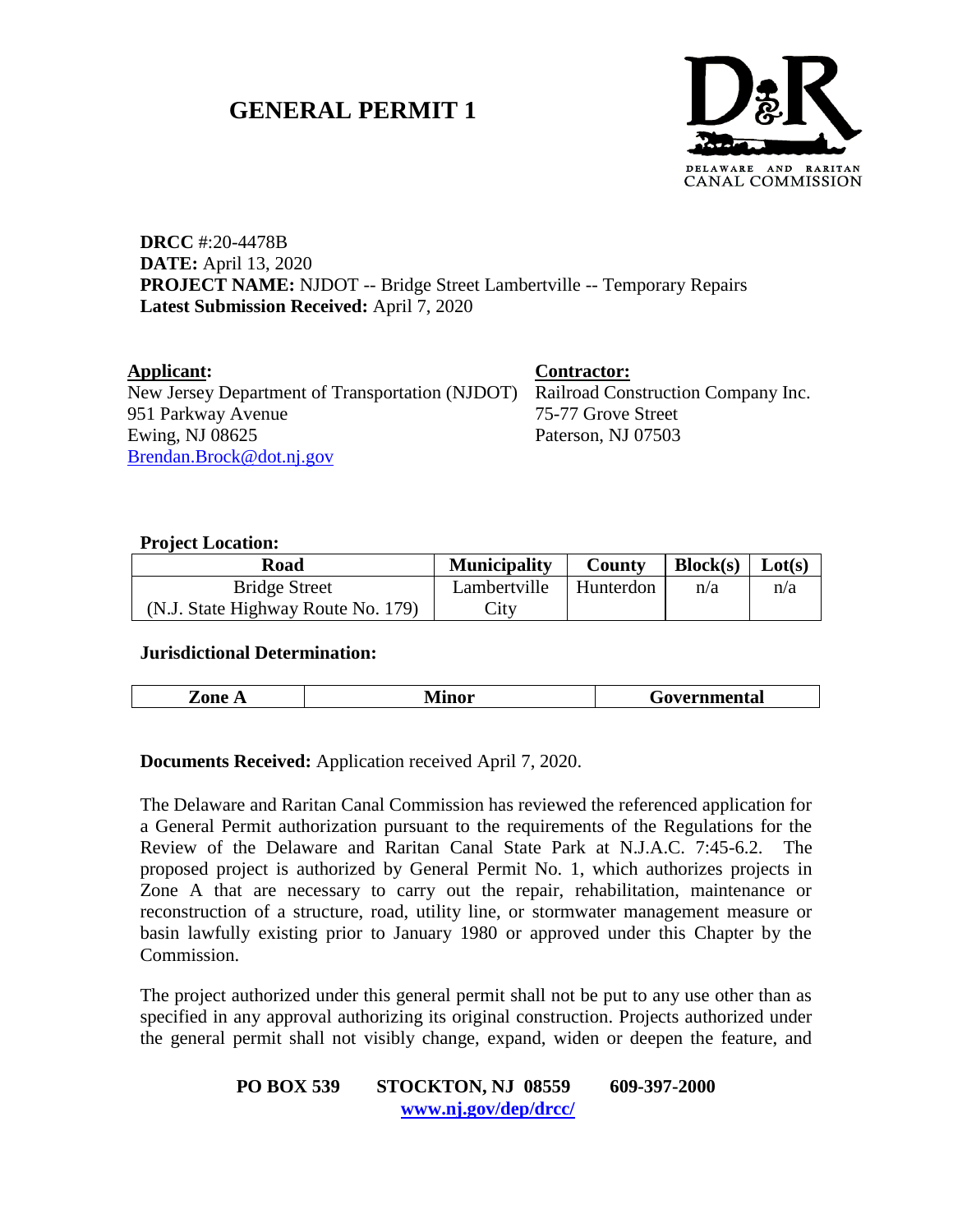## **DRCC#:** 20-4478B **DATE:** April 13, 2020 **PROJECT NAME:** NJDOT -- Bridge Street Lambertville -- Temporary Repairs

shall not deviate from any plans of any prior project approvals, except for minor deviations due to changes in materials or construction techniques. Any such deviations must be shown as necessary to fulfill the purpose of the proposed project and must be consistent with the Master Plan.

**Description of the authorized project:** The NJDOT proposes to conduct emergency repairs of a temporary nature on the at-grade railroad crossing on Bridge Street in the City of Lambertville, Hunterdon County. The project area is immediately adjacent to the western embankment of Delaware and Raritan Canal and within Commission Review Zone A.

Following an inspection on March 26, 2020, the NJDOT Bureau of Railroad Engineering Service contacted the NJDOT Division of Environmental Resources to propose undertaking a repair project. The railroad crossing at Bridge Street was determined to have unstable loose rail, making the condition a major safety hazard to the motoring public.

NJDOT proposes the following repairs:

- Removal of an approximate 65-foot section of the existing railroad track;
- Removal of the existing railroad signal masts and crossing signage located on the sidewalks adjacent to either side of the roadway;
- Flattening and compacting of the existing ballast;
- Filling the voids left by the ties with DGA; and
- Repaving of the area of the removed rails.

NJDOT states that the repairs are necessary to prevent a possible derailment/public disaster and to retain the structural stability of the roadway necessary for traffic to pass safely over the highway. NJDOT estimates that the work will take two days during normal business hours to remove the rail in half sections and then repave the area formerly occupied by the rails. Since Bridge Street approximately 40 feet in curb-to-curb width, traffic directors would be placed at the project location to alternate traffic while the repairs are being undertaken.

**Permit Conditions:** The project allowed by this authorization shall comply with the following conditions. Failure to comply with these conditions shall constitute a violation of the "Delaware and Raritan Canal State Park Law of 1974" (N.J.S.A. 13:13A-1 et seq.).

- 1. This authorization is valid for five years from the date of this letter unless more stringent standards are adopted by rules prior to this date.
- 2. The project as described shall be constructed and/or executed in conformity with the application.
- 3. No change in plans or specifications shall be made except with prior written permission from the Commission.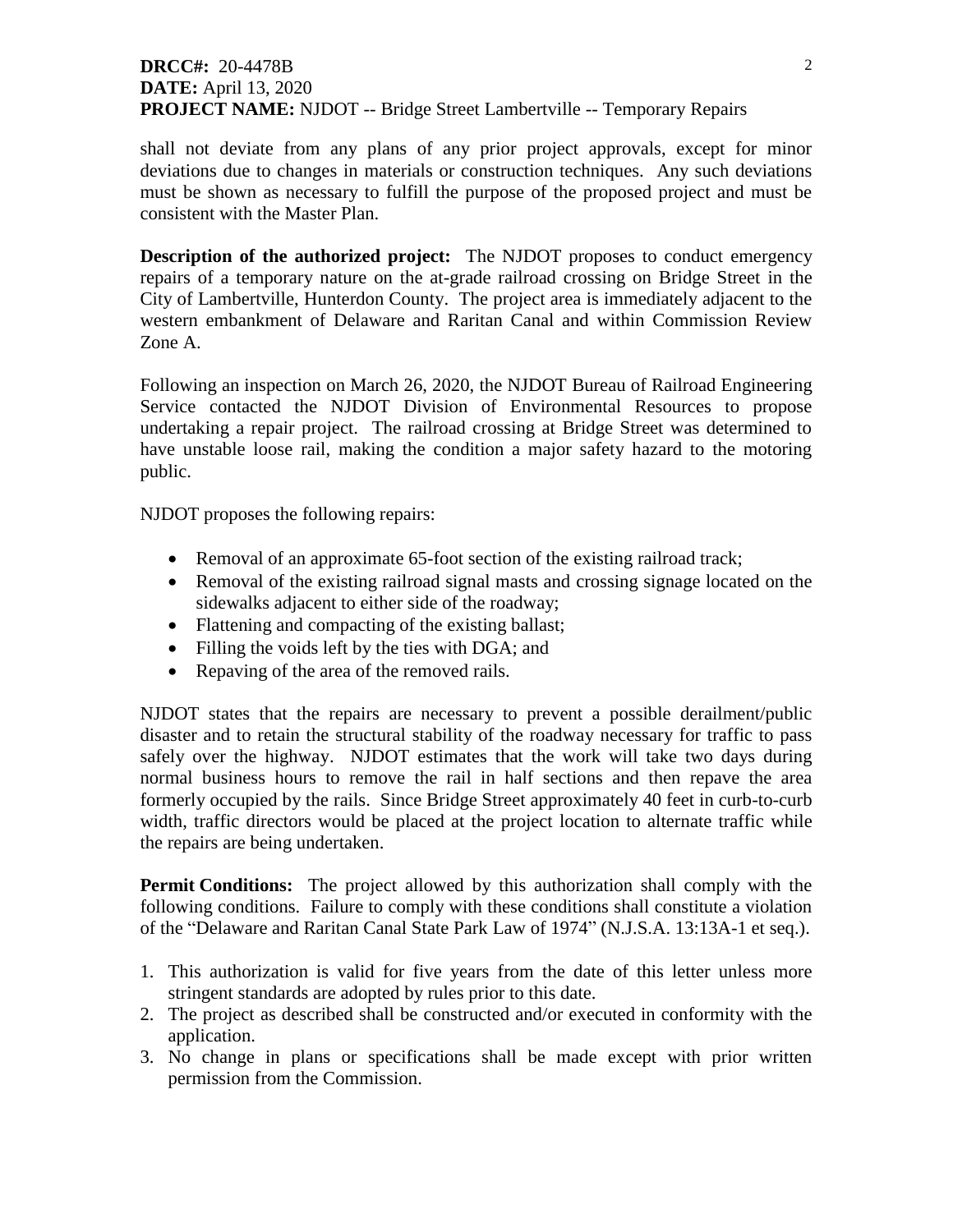### **DRCC#:** 20-4478B **DATE:** April 13, 2020 **PROJECT NAME:** NJDOT -- Bridge Street Lambertville -- Temporary Repairs

- 4. The permittee shall allow the Commission the right to inspect the construction site and shall provide the Commission with written notification 7 days prior to the start of the authorized work.
- 5. A complete, legible copy of this permit shall be kept at the work site and shall be exhibited upon request of any person.
- 6. The issuance of this permit shall not be deemed to affect in any way other actions by the Commission on any future application.
- 7. The Delaware and Raritan Canal is used as a raw water source for several water companies downstream, and as such, water quality and flow shall be maintained.
- 8. If work in the canal is required, the NJDOT shall following any recommendation by the New Jersey Water Supply Authority (NJSWA) that such work shall be conducted during times of low flow through the canal.
- 9. During the work, the contractor shall ensure that no debris, soil or vegetation from the work shall fall, drop, be placed or dumped in the canal. The applicant shall ensure that a boom or other method is employed to contain any debris in the canal and remove any debris from the water.
- 10. It shall be the contractor's responsibility to ensure that all debris caused by the work is removed from the canal.
- 11. The contractor shall not pierce or puncture the clay liner or the bed of the canal.
- 12. The NJDOT shall periodically inform and update the NJSWA on the status of the work schedule for the project.
- 13. Access to the canal, towpath and adjacent NJSWA buildings for NJWSA personnel shall be maintained.
- 14. Any damage to the canal caused by the contractor or any subcontractor shall be repaired to the satisfaction of the NJSWA.
- 15. In the event the applicant or contractor requires access to the Delaware and Raritan Canal State Park, applicant shall obtain a Special Use Permit from the Superintendent of the park.
- 16. The contractor shall obtain general liability insurance in the amount of \$1 million, which shall list the State of New Jersey, the Department of Environmental Protection (DEP), the Division of Parks and Forestry, the State Park Service and the NJWSA as additionally insured.
- 17. The contractor shall assume all risk of and responsibility for, and agrees to indemnify, defend and save harmless the State of New Jersey, the NJDEP, the NJWSA and any of their divisions, councils, bureaus, or other agencies or subdivisions, and their officers, directors, trustees, employees and contractors, as the case may be, from and against any and all claims, demands, suit, actions, recoveries, judgements, costs and expenses in connection therewith on account of the loss of life, property or injury or damage to the person, body, or property of any person or persons whatsoever, which shall arise from or result directly or indirectly from work performed in connection with this permit. The indemnification obligation is not limited by, but is in addition to, the insurance obligation contained in this permit.
- 18. The project is located within the boundaries of the Delaware and Raritan Canal Historic District, which is comprised of the canal bed and all structures within 300 feet of the centerline of the canal. Accordingly, the applicant is directed to seek